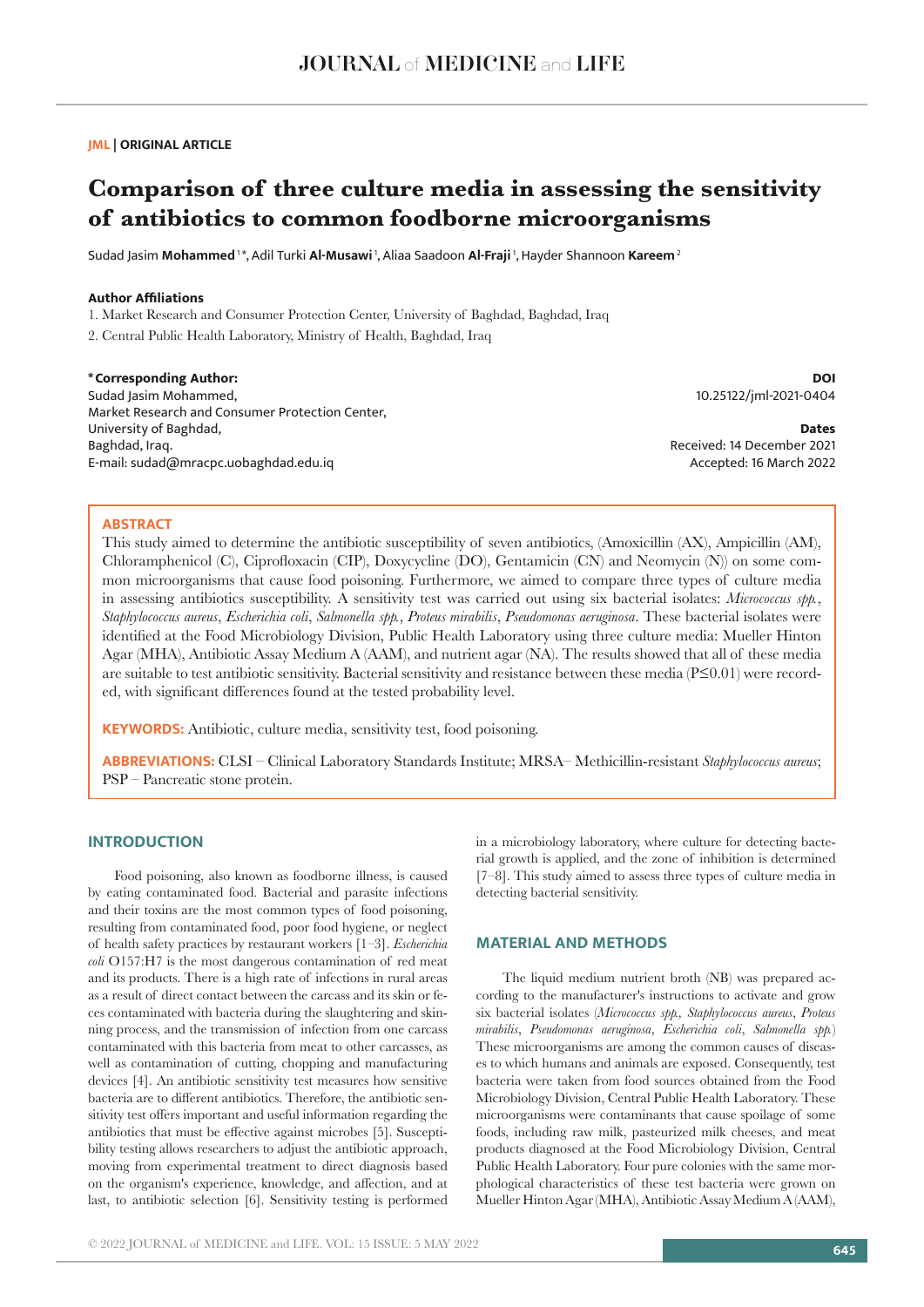and nutrient agar (NA) medium supplied by Himedia (India) and transferred separately, and then incubated at a temperature of 35–37°C in test tubes containing 4–5 ml of NB medium for 18 hours. The turbidity of the bacterial growth was compared to that of a standard turbidity constant solution (McFarland's solution) by reading the optical density using a spectrophotometer at a wavelength of 450 nm after dipping a sterile swab into the standardized bacteria mix. Streaking methods were used to obtain single isolates (pure culture). The inoculation plates dried out within 5 minutes. The antibiotic discs were then placed using sterile forceps on an agar surface. Plates were incubated at 37°C for 18–24 hr. The inhibition zone was determined using a ruler for each disc [9, 10]. The antibiotic concentration and the classification in the diameter of the inhibition zones according to Clinical Laboratory Standards Institute (CLSI) are shown in Table 1 [11].

## **Statistical analysis**

Data was analyzed using SAS 2011 (Statistical Analysis System). The Chi-Square test was used to compare the percentages (probability 0.05 and 0.01) [12].

# **RESULTS**

The grades of the compassion test of bacterial isolates for each antibiotic were shown on each of the following media: MHA, AAM, and NA. Cultures were represented by the following microorganisms:

#### **1. Micrococcus spp.**

All isolates were hypersensitive to Neomycin (100%), Gentamicin (100%), Amoxicillin (100%) and Ampicillin (100%). Most isolates showed moderate susceptibility to Chloramphenicol  $(50\%)$ , Doxycycline  $(100\%)$ , and Ciprofloxacin  $(100\%)$ . This result is similar in all media (Tables 2, 3 and 4).

#### **2. Staphylococcus aureus**

Most *S. aureus* isolates were sensitive to Amoxicillin (75%), Chloramphenicol (75%), Doxycycline (75%), and Gentamicin (100%). In addition, all *S. aureus* isolates were sensitive to Ciprofloxacin (100%) and showed moderate susceptibility to Neomycin (50%), but all isolates showed resistance to Ampicillin (Tables 2, 3 and 4).

#### **3. Salmonella spp.**

Most isolates were sensitive to Ampicillin (75%), Amoxicillin  $(75\%)$ , and Gentamicin  $(75\%)$ . All isolates were susceptible to

Ciprofloxacin (100%), Chloramphenicol (100%), and Doxycycline (100%). Most isolates showed moderate susceptibility to Neomycin (50%) (Tables 2, 3 and 4).

#### **4. Escherichia coli**

All isolates remained sensitive to Ciprofloxacin (100%), Doxycycline (100%) and Gentamicin (100%). Most isolates were sensitive to Amoxicillin (75%), and Neomycin (75%) and showed moderate susceptibility to Chloramphenicol (50%). However, most isolates showed resistance to Ampicillin (100%) (Tables 2, 3 and 4).

# **5. Pseudomonas aeruginosa**

All isolates were sensitive to Ciprofloxacin (75%), Chloramphenicol (75%). Most isolates showed moderate susceptibility to Amoxicillin (50%), Neomycin (50%), and Doxycycline (50%). Most isolates showed resistance to Ampicillin (25%) and Gentamicin (25%) (Tables 2, 3 and 4).

#### **6. Proteus mirabilis**

All isolates were sensitive to Ciprofloxacin (100%) and Neomycin (100%), and most isolates showed moderate susceptibility to Chloramphenicol (50%). However, most isolates showed resistance to Doxycycline (25%), Gentamicin (25%). Additionally, all isolates showed resistance to Ampicillin (100%) and Amoxicillin (100%) (Tables 2, 3 and 4).

### **DISCUSSIONS**

Our results showed non-significant differences in bacterial sensitivity and resistance against different antibiotics in MHA, AAM, and NA. All these media can be used for antibiotic sensitivity tests and give satisfactory results. These results agree with those obtained by Coban [13], who recorded that AAM can be successfully used for antibiotic susceptibility tests in addition to MHA. The reason is that the emergence of bacterial strains in most cases develops multiple resistances to different types of antibiotics due to their misuse in treating various diseases.

These results were in agreement with Donkor *et al.* [14] who found that most *S. aureus* isolates were sensitive to Gentamicin and Chloramphenicol, while *E. coli* isolates were sensitive to Tetracycline. Moreover, most *S. aureus* isolates were sensitive to Ampicillin and Chloramphenicol because the excessive use of antibiotics has led to antibiotic resistance, and bacteria are known to be multi-resistant due to successive mutations [15].

Our result was in agreement with Bekele *et al.* [16] who found that Gentamicin was the most efficient antibiotic, while

|                        | Table 1. Antibiotic concentration and inhibition zone diameter (Mm) testing standards for bacteria according to CLSI [11]. |                  |                     |                    |  |  |  |  |  |
|------------------------|----------------------------------------------------------------------------------------------------------------------------|------------------|---------------------|--------------------|--|--|--|--|--|
| <b>Antibiotics</b>     | Concentration µg                                                                                                           | <b>Resistant</b> | <b>Intermediate</b> | <b>Susceptible</b> |  |  |  |  |  |
| Amoxicillin (AX)       | $30 \mu g$                                                                                                                 | $≤18$            | $14 - 17$           | $\geq$ 13          |  |  |  |  |  |
| <b>Gentamicin (CN)</b> | $10 \mu g$                                                                                                                 | $\leq 12$        | $13 - 14$           | $\geq$ 15          |  |  |  |  |  |
| Neomycin (N)           | $30 \mu g$                                                                                                                 | ≤17              | $13 - 16$           | $\geq$ 12          |  |  |  |  |  |
| Chloramphenicol        | $30 \mu g$                                                                                                                 | $≤18$            | $13 - 17$           | $\geq$ 12          |  |  |  |  |  |
| Doxycycline (DO)       | $30 \mu g$                                                                                                                 | ≤14              | $11 - 13$           | $\geq 10$          |  |  |  |  |  |
| <b>Ampicillin (AM)</b> | $10 \mu g$                                                                                                                 | $\leq$ 13        | $14 - 16$           | $\geq$ 17          |  |  |  |  |  |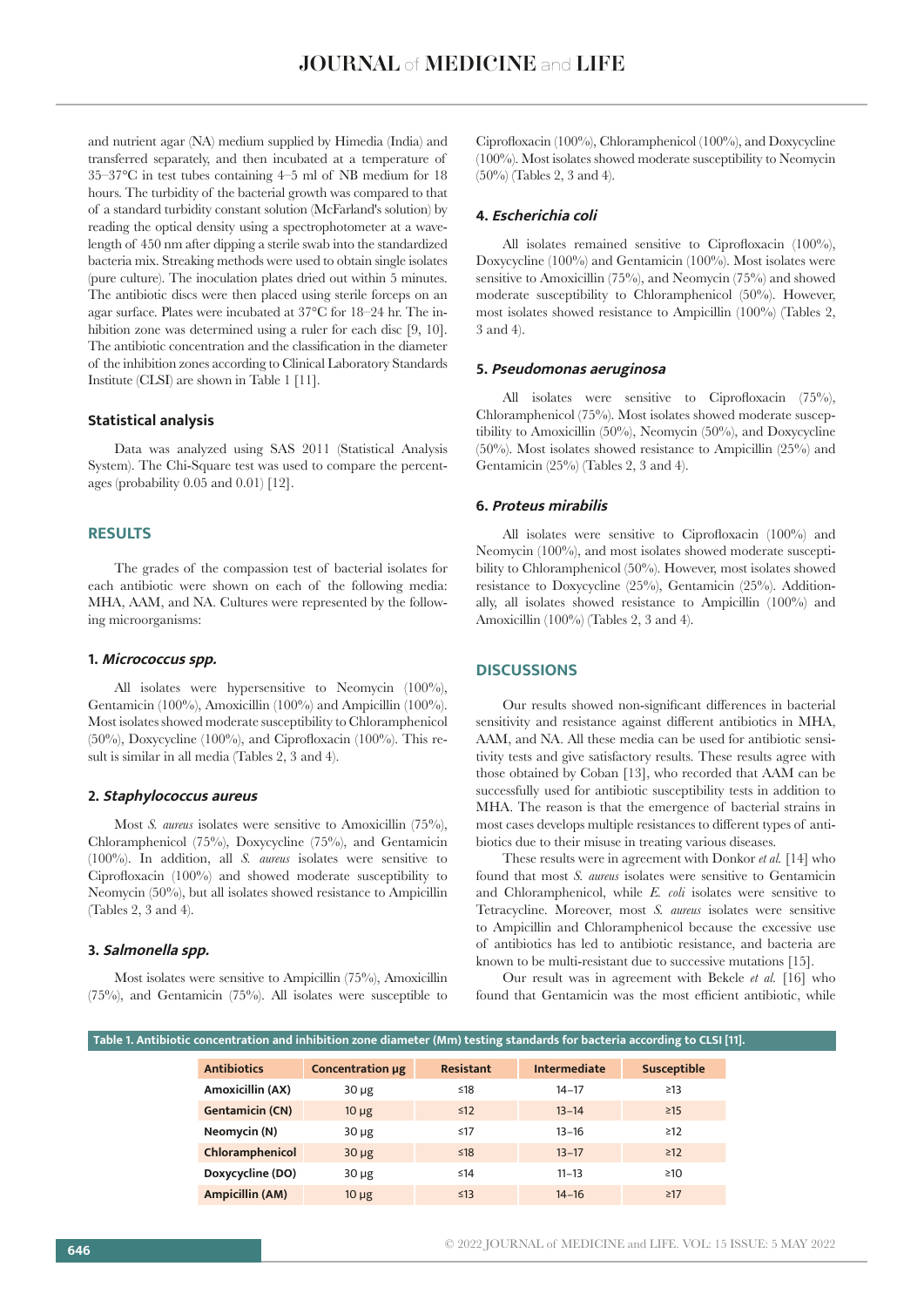|                                          |                         |              |               |              |                |              | $\cdot$       |                     |                   |      |                              |      |
|------------------------------------------|-------------------------|--------------|---------------|--------------|----------------|--------------|---------------|---------------------|-------------------|------|------------------------------|------|
| <b>Antibiotics</b>                       | <b>Bacteria species</b> |              |               |              |                |              |               |                     |                   |      |                              |      |
|                                          | Micrococcus (4)         |              | S. aureus (4) |              | Salmonella (4) |              | $E.$ coli (4) |                     | P. aeruginosa (4) |      | <b>Proteus mirabilis (4)</b> |      |
|                                          | S. %                    | R. %         | S. %          | R. %         | S. %           | R. %         | S. %          | R. %                | S. %              | R. % | S. %                         | R. % |
| <b>Amoxicillin (AX)</b><br>$25 \mu g$    | 100                     | $\mathbf 0$  | 75            | 25           | 75             | 25           | 75            | 25                  | 50                | 50   | $\mathbf 0$                  | 100  |
| <b>Gentamicin (CN)</b><br>$10 \mu g$     | 100                     | $\mathbf{O}$ | 100           | $\mathbf{O}$ | 75             | 25           | 100           | $\mathsf{O}\xspace$ | 25                | 75   | 25                           | 75   |
| Neomycin (N)<br>$30 \mu g$               | 100                     | $\mathbf 0$  | 50            | 50           | 50             | 50           | 75            | 25                  | 50                | 50   | 100                          | 0    |
| <b>Chloramphenicol (C)</b><br>$30 \mu g$ | 50                      | 50           | 75            | 25           | 100            | $\mathbf{O}$ | 50            | 50                  | 75                | 25   | 50                           | 50   |
| Doxycycline (DO)<br>$30 \mu g$           | 100                     | $\mathbf 0$  | 75            | 25           | 100            | $\mathbf 0$  | 100           | $\mathbf 0$         | 50                | 50   | 25                           | 75   |
| <b>Ampicillin (AM)</b><br>$10 \mu g$     | 100                     | $\mathbf 0$  | 25            | 75           | 75             | 25           | $\mathbf 0$   | 100                 | 25                | 75   | $\mathbf 0$                  | 100  |
| Ciprofloxacin (CIP)<br>$5 \mu g$         | 100                     | $\mathbf 0$  | 100           | $\mathbf 0$  | 100            | $\mathbf 0$  | 100           | $\mathbf 0$         | 75                | 25   | 100                          | 0    |
| Chi-Square $(\chi^2)$                    | $10.50**$               |              | $15.47**$     |              | $16.02**$      |              | 15.85**       |                     | $11.73**$         |      | $16.14**$                    |      |

# **Table 2. Antibiotic sensitivity test for some bacterial isolate using Mueller Hinton Agar.**

\*\* – P≤0.01; 4 – Four well isolated colonies of the same morphological type.

# **Table 3. Antibiotic sensitivity test for some bacterial isolate using Antibiotic Assay Medium A.**

| <b>Antibiotics</b>     | <b>Bacteria species</b> |      |               |              |                |      |               |              |                   |      |                              |              |
|------------------------|-------------------------|------|---------------|--------------|----------------|------|---------------|--------------|-------------------|------|------------------------------|--------------|
|                        | Micrococcus(4)          |      | S. aureus (4) |              | Salmonella (4) |      | $E.$ coli (4) |              | P. aeruginosa (4) |      | <b>Proteus mirabilis (4)</b> |              |
|                        | S, %                    | R. % | S, %          | $R, \%$      | S. %           | R. % | S, %          | R. %         | S, %              | R. % | $S, \%$                      | R. %         |
| Amoxicillin (AX)       | 0                       | 100  | 75            | 25           | 25             | 75   | 75            | 25           | 50                | 50   | $\Omega$                     | 100          |
| <b>Gentamicin (CN)</b> | $\mathbf 0$             | 100  | 100           | $\mathbf{O}$ | 25             | 75   | 100           | $\mathbf{0}$ | 75                | 25   | 25                           | 75           |
| Ampicillin (AM)        | $\mathbf 0$             | 100  | 25            | 75           | 25             | 75   | 0             | 100          | 75                | 25   | 0                            | 100          |
| Neomycin (N)           | $\mathbf{0}$            | 100  | 50            | 50           | 50             | 50   | 75            | 25           | 50                | 50   | 100                          | $\mathbf{O}$ |
| Chloramphenicol (C)    | 50                      | 50   | 75            | 25           | $\Omega$       | 100  | 50            | 50           | 25                | 75   | 50                           | 50           |
| Doxycycline (DO)       | $\mathbf 0$             | 100  | 75            | 25           | $\mathbf{O}$   | 100  | 100           | $\mathbf{O}$ | 50                | 50   | 25                           | 75           |
| Ciprofloxacin (CIP)    | 0                       | 100  | $\mathbf 0$   | 0            | 0              | 100  | 100           | $\mathbf 0$  | 25                | 75   | 100                          | $\mathbf 0$  |
| Chi-Square $(\chi^2)$  | $10.50**$               |      | $15.47**$     |              | $16.02**$      |      | 15.85**       |              | $11.73**$         |      | $16.14**$                    |              |

\*\* – P≤0.01; 4 – Four well isolated colonies of the same morphological type.

# **Table 4. Antibiotics sensitivity test for some bacterial isolate using nutrient agar.**

| <b>Antibiotics</b>         | <b>Bacteria species</b> |      |               |              |                |         |               |              |                   |      |                              |             |  |
|----------------------------|-------------------------|------|---------------|--------------|----------------|---------|---------------|--------------|-------------------|------|------------------------------|-------------|--|
|                            | Micrococcus (4)         |      | S. aureus (4) |              | Salmonella (4) |         | $E.$ coli (4) |              | P. aeruginosa (4) |      | <b>Proteus mirabilis (4)</b> |             |  |
|                            | S, %                    | R. % | S, %          | R. %         | S. %           | $R, \%$ | S, %          | R. %         | S, %              | R. % | S, %                         | R, %        |  |
| Amoxicillin (AX)           | $\mathbf 0$             | 100  | 75            | 25           | 25             | 75      | 75            | 25           | 50                | 50   | 0                            | 100         |  |
| <b>Gentamicin (CN)</b>     | $\mathbf 0$             | 100  | 100           | $\mathbf{0}$ | 25             | 75      | 100           | $\mathbf{0}$ | 75                | 25   | 25                           | 75          |  |
| Neomycin (N)               | 0                       | 100  | 50            | 50           | 50             | 50      | 75            | 25           | 50                | 50   | 100                          | $\mathbf 0$ |  |
| <b>Chloramphenicol (C)</b> | 50                      | 50   | 75            | 25           | $\mathbf{O}$   | 100     | 50            | 50           | 25                | 75   | 50                           | 50          |  |
| Ampicillin (AM)            | 0                       | 100  | 25            | 75           | 25             | 75      | $\mathbf 0$   | 100          | 75                | 25   | 0                            | 100         |  |
| Doxycycline (DO)           | $\mathbf 0$             | 100  | 75            | 25           | $\mathbf{O}$   | 100     | 100           | $\mathbf{0}$ | 50                | 50   | 25                           | 75          |  |
| Ciprofloxacin (CIP)        | $\mathbf 0$             | 100  | 100           | $\Omega$     | 0              | 100     | 100           | $\mathbf 0$  | 25                | 75   | 100                          | $\mathbf 0$ |  |
| Chi-Square $(\chi^2)$      | $10.50**$               |      | $15.47**$     |              | $16.02**$      |         | 15.85**       |              | $11.73**$         |      | $16.14***$                   |             |  |

\*\* – P≤0.01; 4 – Four well isolated colonies of the same morphological type.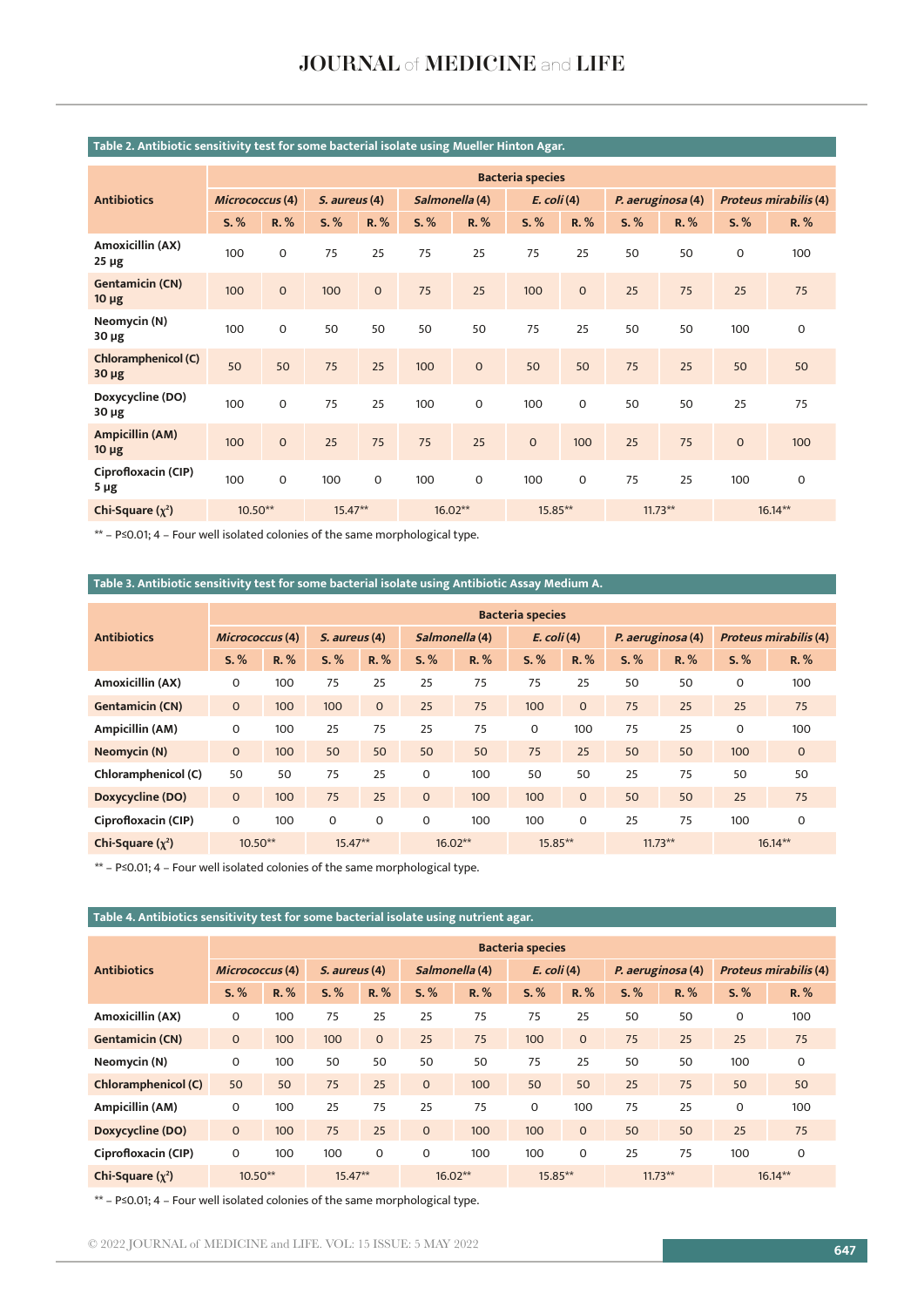Amoxicillin and Tetracycline were less efficient. Our results were in agreement with the findings of others [16]. For example, Sabike *et al.* [17] found that the bacterial isolates used in their study were less sensitive to Ampicillin and Amoxicillin, while bacteria were sensitive to Gentamicin. A study by Vuotto *et al.* [18] recorded that Gentamicin was the best active medication of the 12 antibiotics tested *in vitro*.

Our results agreed with Farrell *et al.* [19], who mentioned that the antibiogram analysis of Gentamicin, Ciprofloxacin, Chloramphenicol, Amoxicillin, and Oxytetracycline was each 90% responsive to isolates. Most of the bacterial isolates resistant to Tetracycline were biofilm-producing due to their strong virulence factors in addition to their possession of efflux pumps [20]. Balemi *et al.*, [21] found that *Salmonella spp.* and *S. aureus* were susceptible to Aminoglycosides and Oxytetracycline, respectively. Farrell *et al.* [19] found that *S. aureus* and Salmonella were Penicillin resistant (61.4% and 38.5%, respectively). Regarding the *E. coli* resistance of isolates, Ampicillin and Tetracycline were observed in 24.3% of *E. coli* isolates, 15.6%, and 13.5%. These findings agree with our findings. One of the reasons for the resistance of *E. coli* bacteria to antibiotics belonging to the quinolone group is a change in the target site and reduction in the permeability of external film of bacteria and its possession of efflux systems that include AcrAB-ToIC, MdfA, YhiV [22].

Our study agrees with Niederstebruch *et al.* [23], who found that bacterial isolates showed resistance to antibacterial agents, being sensitive to Ciprofloxacin and Gentamicin.

Furthermore, another study found that *E. coli* and *S. aureus* were sensitive to Gentamicin, while *S. aureus* and *E. coli* resistant to Penicillin [21].

The pathogenic bacteria *P. aeruginosa*, *E. Coli*, and *Proteus mirabilis* are gram-negative bacteria, while *S. aureus*, *Micrococcus spp.*, and *Salmonella spp.* are gram positive, which resist the methicillin group (MRSA). The secondary metabolites of pancreatic stone protein (PSP) can inhibit the activities of gram negative bacteria that have lipopolysaccharides (LPS) and play a role in inhibiting beta lactamase enzymes produced by *S. aureus* [24, 25]. Our results was in accordance with those reported in previous studies in which the most commonly reported species were *E. coli*, *P. aeruginosa*. [26].

# **CONCLUSIONS**

This study compared the sensitivity and antibiotic resistance using three culture media against several bacterial isolates that cause common foodborne illness. Future work should focus on the suitable media for bacterial isolates.

# **ACKNOWLEDGMENTS**

#### **Conflict of interest**

The authors declare no conflict of interest.

#### **Ethical approval**

This study was approved by the Ethics Committee of the Market Research and Consumer Protection Center/University of Baghdad, (MRCPC-22).

#### **Authorship**

HSK contributed to the collecting and diagnosis of bacterial isolates. SJM is the corresponding author and contributed to the revision. ATM contributed to the writing, and data analysis of the manuscript. ASF contributed to data collection.

#### **REFERENCES**

- 1. Clinical and Laboratory Standards Institute (CLSI). Performance standards for antimicrobial susceptibility testing;  $23<sup>rd</sup>$  Informational supplement M100-S23. Wayne: CLSI. 2013; Volume 33: (1).1-199.
- 2. Bohaychuk VM, Gensler GE, Borrios PR. 'Microbiological baseline study of beef and pork carcasses from provincially inspected abattoirs in Alberta, Canada. Canadian Veterinary Journal. 2011; 52(10):1095-1100.
- 3. Boskabadi H, Moradi A, Ramazani A, Zakerihamidi M. Sensitivity and Resistant of the Microorganisms Responsible for Neonatal Sepsis to Antibiotics. Archives of Clinical Infectious Diseases. 2020;15 (6); e84710. doi: 10.5812/archcid.84710.
- 4. Temelli S, Eyigor A, Anar S. Prevalence of *Escherichia coli* O157 in red meat and meat products determined by VIDAS ECPT and Light Cycler PCR. Turkish Journal of Veterinary and Animal Sciences. 2012; 36(3): 305-310. doi: 10.3906/vet-1107-38.
- 5. Nassar MSM, Hazzah WA, Bakr WMK. Evaluation of antibiotic susceptibility test results: how guilty a laboratory could be?. Journal of the Egyptian Public Health Association. 2019;94:4. doi: 10.1186/s42506-018-0006-1.
- 6. Andersson DI, Hughes D. Microbiological effects of sublethal levels of antibiotics. Nature Reviews Microbiology. 2014;12:465–78. doi: 10.1038/ nrmicro3270.
- 7. Partridge SR, Kwong SM, Firth N, Jensen SO. Mobile Genetic Elements Associated with Antimicrobial Resistance. Clinical Microbiology Reviews. 2018;31,(4):1-61. doi: https://doi.org/10.1128/CMR.00088-17
- 8. Giuliano C, Pharm D, Patel CR, Pharm D, Kale-Pradhan PB. A Guide to Bacterial Culture Identification And Results Interpretation. P & T. 2019; 44 (4): 192– 200.
- 9. Quinn PJ, Markey BK, Leonard FC, Hartigan P, *et al.* Veterinary Microbiology and Microbial Diseases. Canadian Veterinary Journal. 2011, 2nd Ed., Blackwell Science Ltd.
- 10. Howe R, Andrews J. BSAC standardized disc susceptibility testing method (version 11). Journal of Antimicrobial Chemotherapy, 2012: 67 (12): 2783– 2784. https://doi.org/10.1093/jac/dks391
- 11. Clinical Laboratory Standards Institute(CLSI). Performance standards for antimicrobial disk susceptibility tests; Approved standard-10<sup>th</sup> ed. CLSI document M02-A10. Clinical Laboratory Standards Institute, Wayne.2009; Volume29, Number(1).
- 12. SAS (Statistical Analysis System). SAS Version 9.3. Procedure Guide. SAS Inc., Cary, 2011.
- 13. Coban AY. Blood agar validation for susceptibility testing of isoniazid, Rifampicin, Ethambutol, and streptomycin to Mycobacterium tuberculosis isolates. PLOS ONE. 2013; 8(2):e55370. https://doi.org/10.1371/journal. pone.0055370
- 14. Donkor E, Nortey T, Opintan J, Dayie N, Akyeh M. Antimicrobial susceptibility of Salmonella Typhi and *Staphylococcus aureus* isolates and the effect of some Media on susceptibility testing results. The Internet Journal of Microbiology. 2007;(4):1–6.
- 15. Gwenzi W, Musiyiwa K, Mangori L. Sources, Behaviour and Health Risks of Antimicrobial Resistance Genes in Wastewaters: A Hotspot Reservoir. Journal of Environmental Chemical Engineering. 2018;8,1-48. doi: 10.1016/ j.jece.2018.02.028.
- 16. Bekele T, Tesfaye A, Sewunet T, Waktola HD. *Pseudomonas aeruginosa* isolates and their antimicrobial susceptibility pattern among catheterized patients at Jimma University Teaching Hospital, Jimma, Ethiopia. BMC Research Note.2015;8:488. doi: 10.1186/s13104-015-1497-x.
- 17. Sabike II, Fujikawa H, Sakha MZ, Edris, AM. Production of *Staphylococcus aureus* enterotoxin A in raw milk at high temperatures. Journal of Food Protection. 2014;77(9):1612–1616. https://doi.org/10.4315/0362-028X. JFP-13-527
- 18. Vuotto C, Longo F, Balice MP, Donelli G, Varaldo PE. Antibiotic Resistance Related to Biofilm Formation in Klebsiella pneumoniae. Pathogens. 2014; 3:743-758. doi: 10.3390/pathogens3030743.
- Farrell DJ, Mendes RE, Jones RN. Antimicrobial activity of Solithromycin against serotyped macrolide-resistant staphylococcus pnemoniae isolates collected from US medical centers in 2012. Antimicrobial Agents and Chemotherapy. 2015; 59(4):2432–2434. doi: https://doi.org/10.1128/ AAC.04568-14
- 20. Tokunaga H, Mitsuo K, Ichinose S, Omori A, *et al.* Salt-inducible multidrug efflux pump protein in the moderately halophilic bacterium Chromohalobacter sp. Applied and Environmental Microbiology.2004; (8):4424–4431. doi: 10.1128/AEM.70.8.4424-4431.2004.
- 21. Balemi A, Gumi B, Amenu K, Girma S, *et al.* Prevalence of Mastitis and Antibiotic Resistance of Bacterial Isolates from CMT Positive Milk Samples Obtained from Dairy Cows, Camels, and Goats in Two Pastoral Districts in Southern Ethiopia. Animals. 2021;11: 1530. https://doi.org/10.3390/ ani11061530